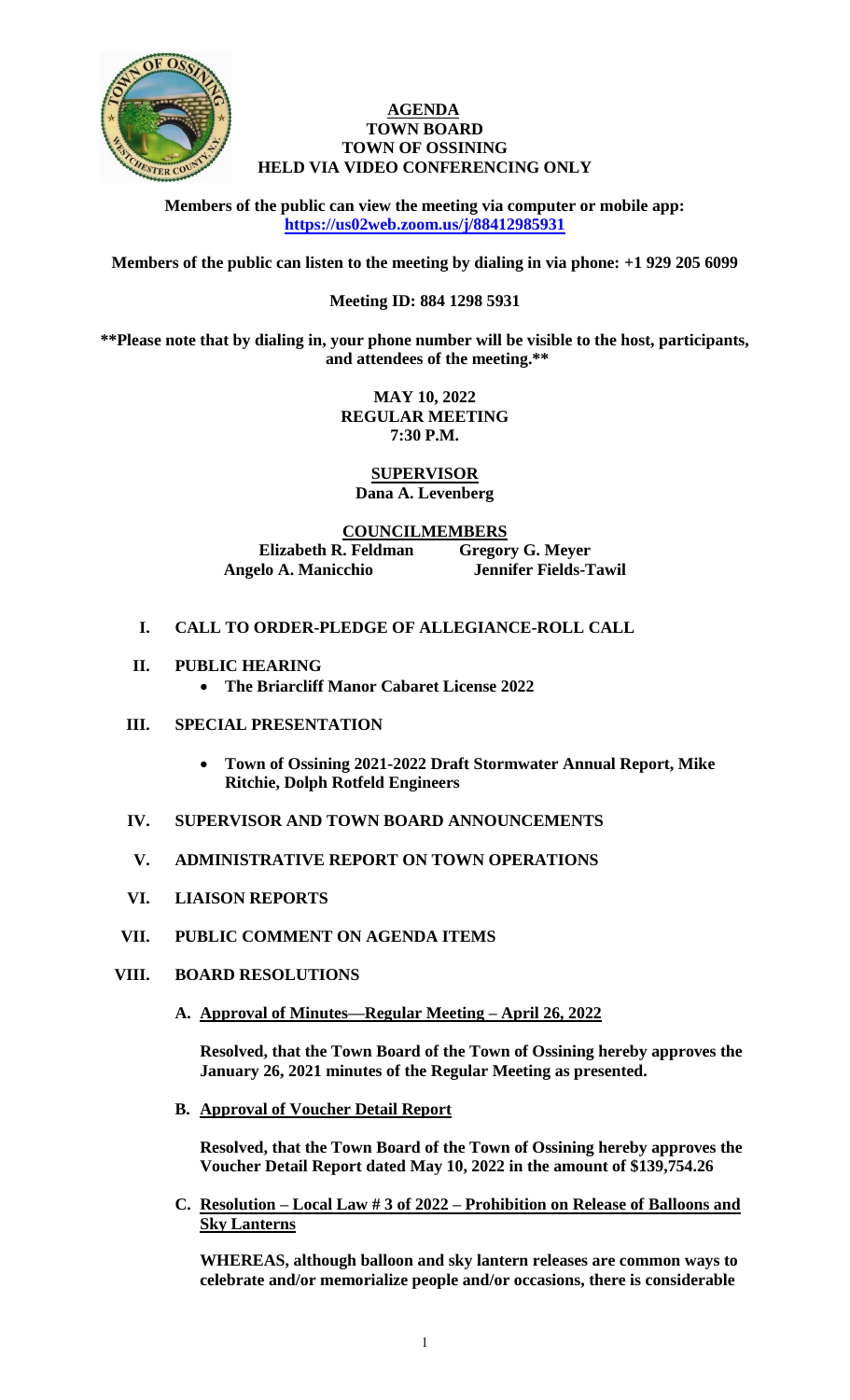**objective and scientific evidence that such activities are contrary to Town policy and law of not littering, protecting our environment and wildlife, and being good stewards of the Hudson River; and**

**WHEREAS, the Town Board, in the interest of protecting the public health, safety and welfare, considered a local law to prohibit the release of balloons and sky lanterns, subject to certain exceptions; and**

**WHEREAS, the Town Board opened a duly noticed public hearing on the proposed local law at its regular meeting on Tuesday, April 26, 2022, and members of the public having the opportunity to attend and be heard, the public hearing was closed on April 26, 2022; and**

**WHEREAS, said local law has been on the desks of the members of the Town Board for at least seven days, exclusive of Sunday, prior to the adoption of this resolution, and**

**NOW THEREFORE,**

**BE IT RESOLVED, the Town Board hereby adopts a Negative Declaration pursuant to the State Environmental Quality Review Act determining this action does not have the potential to have any significant adverse environmental impacts as the Local Law will further protect the environment by prohibiting the release of materials that often become litter on land and in water and can harm wildlife; and**

**BE IT FURTHER RESOLVED, the Town Board, after due deliberation, finds that in the furtherance of the safety, health and well-being of the persons and property in the Town, it is in the best interest of the Town to adopt said local law, and the Town Board hereby adopts Local Law #3 of 2022 entitled Prohibition on Release of Balloons and Sky Lanterns; and** 

**BE IT FURTHER RESOLVED, the Town Clerk is directed to enter said local law in the minutes of this meeting into the local law book for the Town of Ossining; to publish said minutes in a newspaper published in the town, if any, or in such newspaper published in the county in which such town may be located having a circulation in such town, and affidavits of said publication shall be filed with the Town Clerk; and to file a copy of said local law with the Secretary of State of New York.**

**D. Resolution Declaring Support for the New York State Climate Action Council Scoping Plan**

**WHEREAS, the Sixth Assessment of the International Panel on Climate Change (IPCC) finds that climate change is causing dangerous and widespread disruption in nature and affecting the lives of billions of people around the world; and**

**WHEREAS, the IPCC Assessment concludes that rapid, deep and sustained reductions in global greenhouse gas emissions (GHG) are necessary, including accelerated action in this critical decade, to limit global warming to within 1.5°C and 2°C in this century; and**

**WHEREAS, New York State recognizes the urgent need to reduce and eliminate GHG emissions in the atmosphere, passing the 2019 Climate Leadership and Community Protection Act ("Climate Act") committing the State to:** 

- **reduce GHG emissions by 40 percent by 2030 below 1990 levels, and achieve net-zero emissions by 2050;**
- **meet 70 percent of electricity needs from renewable resources by 2030, and 100 percent of electricity needs from zero-emissions resources by 2040;**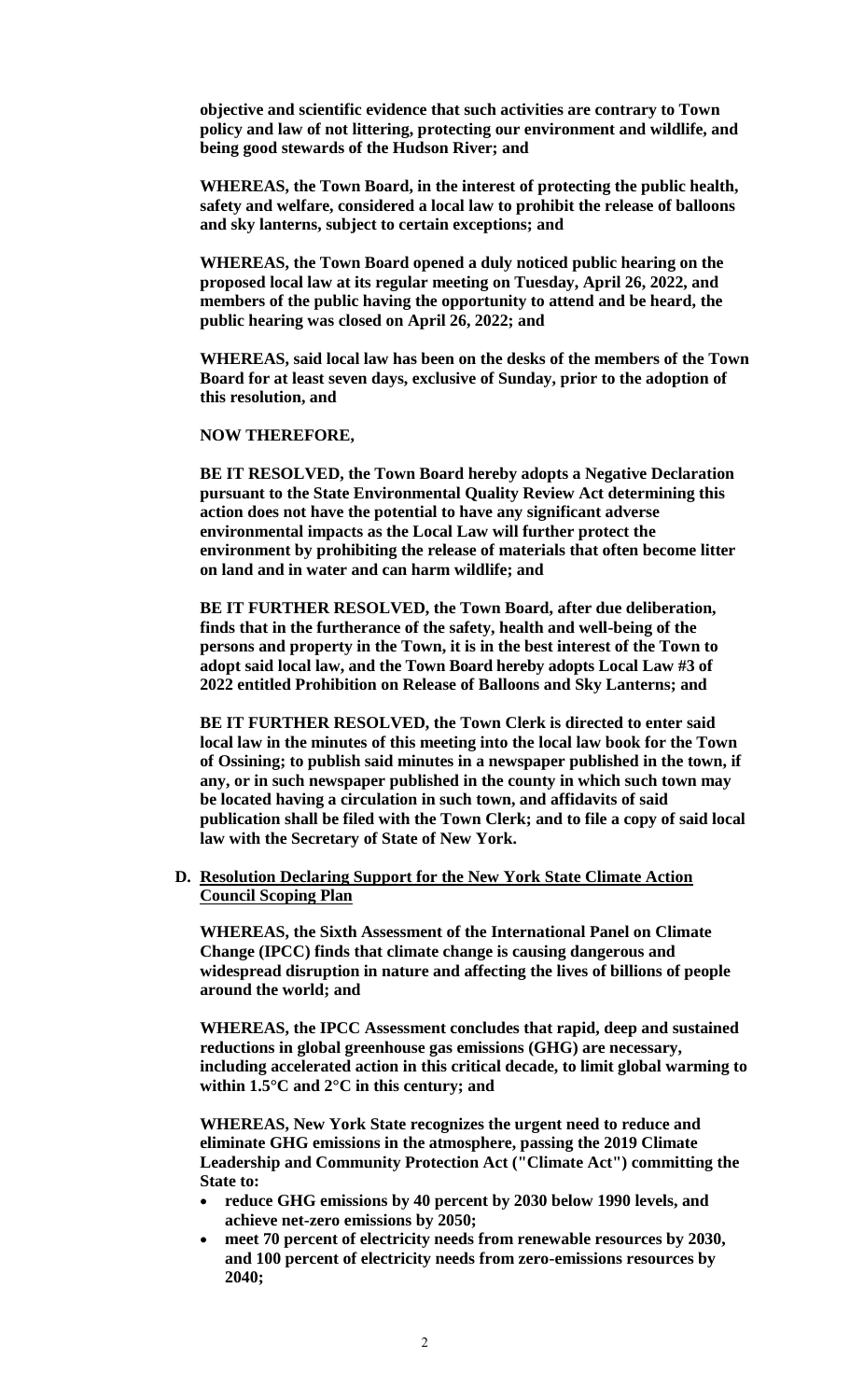**ensure a just and equitable transition that leaves no one behind, and dedicate up to 40 percent of the benefits of clean energy investments to Disadvantaged Communities; and**

**WHEREAS, the New York State Climate Action Council has approved for public comment a Draft Scoping Plan to meet New York's climate and equity goals; and**

**WHEREAS, the Scoping Plan calls for shifting to energy-efficient electrification in buildings and transportation as the primary solution to replace fossil-fuel combustion in these sectors, which together account for 60 percent of the state's carbon emissions; and**

**WHEREAS, the Scoping Plan calls for a phase-down of emissions from fossil fuel-fired electricity generation, while ensuring support and protections for impacted workers as they transition to clean energy jobs; and**

**WHEREAS, the 2021 Jobs Study by the Just Transition Working Group for the NYS Climate Action Council estimates that meeting New York's climate goals will result in a net gain of 189,000 jobs across the state by 2030, alone, with a ratio of jobs gained to jobs displaced of 10 to 1; and**

**WHEREAS, the Scoping Plan includes measures that would expand the development of renewable resources and battery storage, encourage "agrivoltaics," or the co-location of agricultural activities with solar and wind, and provide resources to communities to assist with renewable siting and land-use planning; and**

**WHEREAS, the Scoping Plan recognizes the critical role that rural landscapes play, both natural and working lands, in sequestering carbon emissions and enabling the state to achieve net-zero emissions, and the importance of agricultural land preservation, open space protection, support for farmers to improve soil health, and policies that expand afforestation and reforestation and incentivize and assist private landowners in implementing sustainable forest management practices; and** 

**WHEREAS, the Integration Analysis for the Scoping Plan finds that meeting emissions reduction goals of the Climate Act is technically feasible and will have the additional and significant benefit of improving public health by eliminating co-pollutants from fossil fuel combustion, resulting in an estimated \$50 to \$120 billion in health-related savings by 2050; and**

**WHEREAS, according to NYSERDA, over half of what New Yorkers currently spend on energy leaves New York, mostly for fossil fuels; and**

**WHEREAS, our communities would be better served by keeping energy spending primarily within the local economy; now, therefore be it** 

**RESOLVED, the Town of Ossining affirms the critical importance of meeting the emissions and equity goals of the Climate Act, which will help mitigate dangerous warming while delivering the additional benefits of improving public health, economic opportunities, agricultural land open space protection, and quality of life for the people of Westchester County; and, be it further**

**RESOLVED, the Town of Ossining declares its support for prohibiting an expansion of fossil fuel infrastructure, which contradicts the goals of the Climate Act, and for transitioning to efficient electricity-based solutions for buildings and transportation; and be it further** 

**RESOLVED, the Town of Ossining supports a planning process for a managed transition of the utility gas system that maintains affordable, safe,**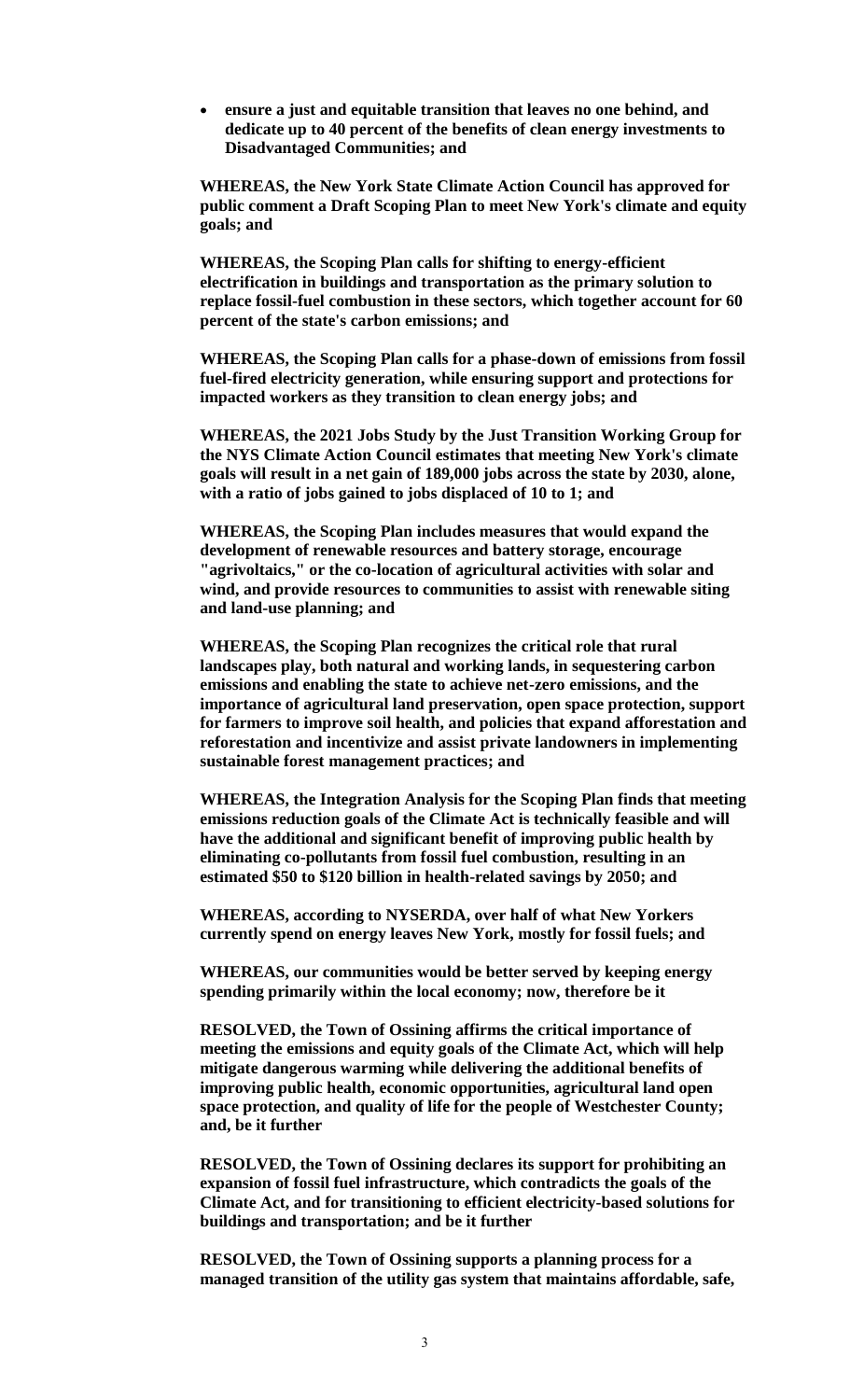**and reliable utility service and protects low- and moderate-income households from an undue burden in the transition; and be it further**

**RESOLVED, the Town of Ossining supports the recommendations of the Scoping Plan for advanced building codes that will improve the energy efficiency of new buildings, creating healthier living and work environments while reducing monthly energy costs; and be it further** 

**RESOLVED, the Town of Ossining supports the recommendations of the Scoping Plan to phase in code requirements prohibiting on-site combustion of fossil fuels in new buildings over a 2024-2027 period; and, be it further**

**RESOLVED, the Town of Ossining calls on the Climate Action Council to include in the Scoping Plan the necessary policies and support to help owners of existing buildings improve energy efficiency and transition to zeroemissions equipment, ensuring cost parity with fossil systems, with incentives and financing assistance as necessary; and, be it further**

**RESOLVED, the Town of Ossining supports Scoping Plan recommendations that make electric vehicles more affordable relative to gas-powered vehicles, and expand fast-charging infrastructure; and, be it further**

**RESOLVED, the Town of Ossining urges the Climate Action Council to include in the Scoping Plan recommendations to expand assistance for allelectric municipal transit systems; and, be it further**

**RESOLVED, the Town of Ossining further urges the New York State Department of Environmental Conservation and NYSERDA to immediately launch a sustained statewide public education and information campaign on the benefits of a clean energy economy and climate-friendly choices by consumers of heating and cooling systems, transportation, and products and appliances; and, be it further**

**RESOLVED, the Town of Ossining shall forward copies of this resolution to the Commissioner of the NYS Department of Environmental Conservation, President of NYSERDA, Chair of the NYS Public Service Commission, the NYS Climate Action Council, and Members of the State Senate and Assembly representing the Town of Ossining.** 

#### **E. Resolution – Recertification of Special Permit – MetroPCS New York, LLC**

**WHEREAS, by resolution dated April 13, 2010 ("2010 Resolution", attached hereto and made a part hereof), the Town Board granted a special permit to MetroPCS New York, LLC (the "Applicant") for a wireless telecommunications facility (the "Facility") at 400 Executive Boulevard in the unincorporated Town of Ossining, subject to the conditions and limitations set forth in Chapter 182A of the Town Code and the 2010 Resolution; and**

**WHEREAS, the Facility was constructed in accordance with the 2010 Resolution; and**

**WHEREAS, the Applicant submitted an application dated March 30, 2022 and supplemented by letter dated April 22, 2022 for recertification of the special permit; and**

#### **NOW THEREFORE,**

**BE IT RESOLVED, the Town Board determines this to be a Type II action under the State Environmental Quality Review Act ("SEQRA") for which no environmental review is required; and**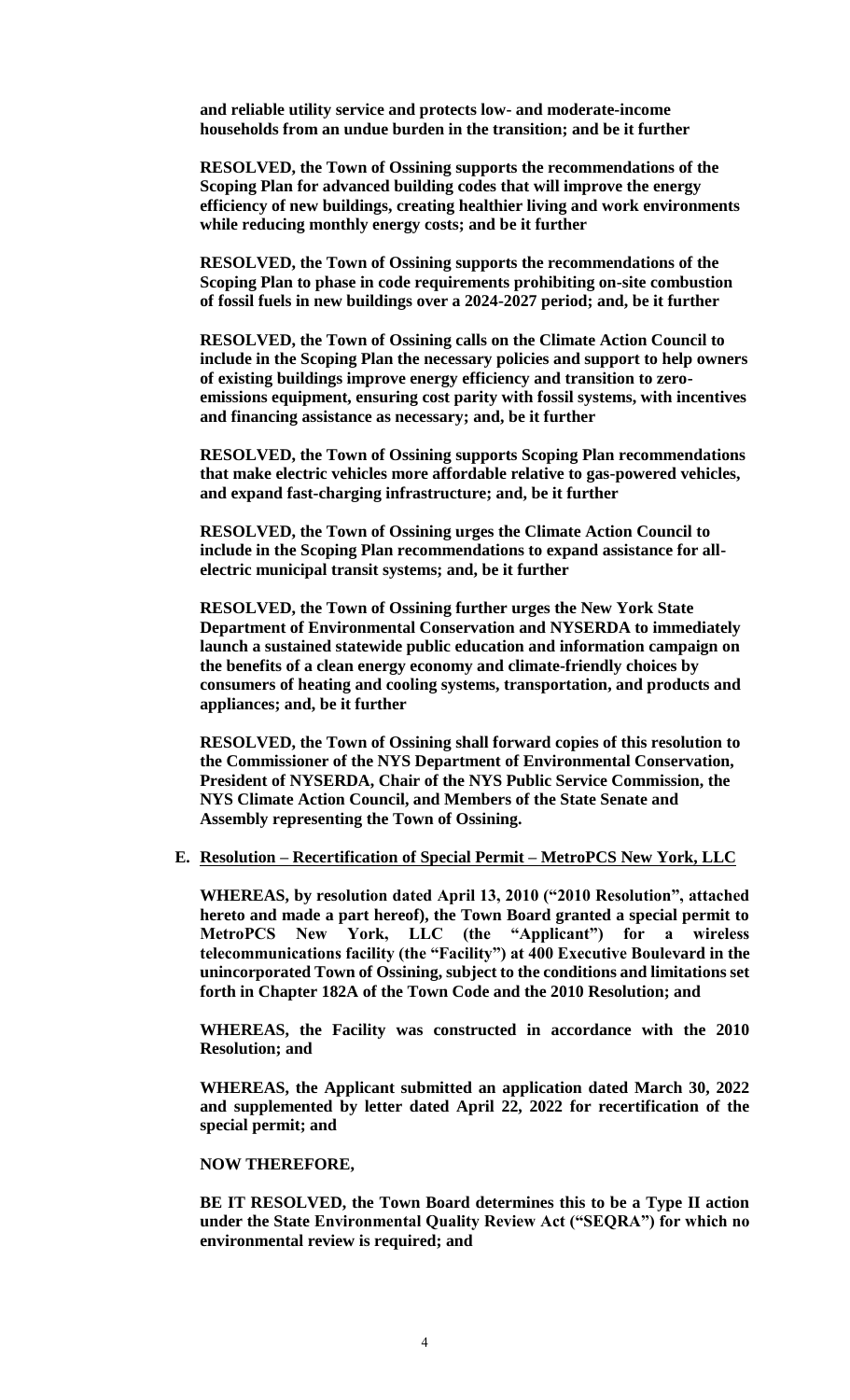**BE IT FURTHER RESOLVED, the Town Board hereby grants the Applicant's recertification of the special permit subject to compliance with the terms and conditions of Chapter 182A of the Town Code and the 2010 Resolution; and** 

**BE IT FURTHER RESOLVED, under this special permit the Applicant may only perform modifications to the Facility that constitute an eligible facilities request under 47 C.F.R. § 1.6100 or are otherwise required to be permitted administratively or ministerially under federal, state or local laws, rules or regulations, and prior to making any other changes, modifications or additions to the Facility the Applicant shall make an application to the Town Board for an amended special permit; and**

**BE IT FURTHER RESOLVED, the Applicant shall make an application to the Town Board for a recertification of the special permit on or before November 10, 2026, and failure to do so may result in the special permit ceasing.** 

### **F. Donation – Outdoor Shed for Dale Cemetery**

**Resolved, that the Town Board of the Town of Ossining accepts the donation of a used outdoor shed at an estimated value of \$750 from Peter Connolly for use at Dale Cemetery.** 

**G. Resignation – Planning Board**

**Resolved, that the Town Board of the Town of Ossining accepts, with regret, the resignation of Gareth Hougham from his positions as member and chair of the Town Planning Board, effective May 10, 2022.** 

**H. Appointment – Planning Board Chair**

**Resolved, that the Town Board of the Town of Ossining hereby appoints Carolyn Stevens as chair of the Town Planning Board, effective May 11, 2022.** 

**I. Resignation – Zoning Board**

**Resolved, that the Town Board of the Town of Ossining accepts, with regret, the resignation of Nicholas Emmanuel Enriquez from his position on the Town Zoning Board, effective March 22, 2022.** 

**J. Revised Proposal – Noise Consultant**

**Resolved, that the Town Board of the Town of Ossining accepts the revised proposal from B. Laing Associates, Fort Salonga, NY 11768 for additional environmental consulting services regarding noise in the Crotonville area of the Unincorporated Town of Ossining, for an additional amount not to exceed \$2,600.** 

# **K. Resolution – Adoption of Comprehensive Plan – Sustainable Ossining**

**WHEREAS, for more than two years, the Town Board, with the assistance of the Steering Committee appointed by the Town Board comprised of Town residents, stakeholders and officials, has been preparing a new comprehensive plan with ample public input and participation; and** 

**WHEREAS, a draft comprehensive plan was preliminarily completed entitled Sustainable Ossining dated January 27, 2022 and has been available on the Town's website for the comprehensive plan (www.sustainableossining.com) and in the Town Clerk's Office for review and inspection during normal business hours; and**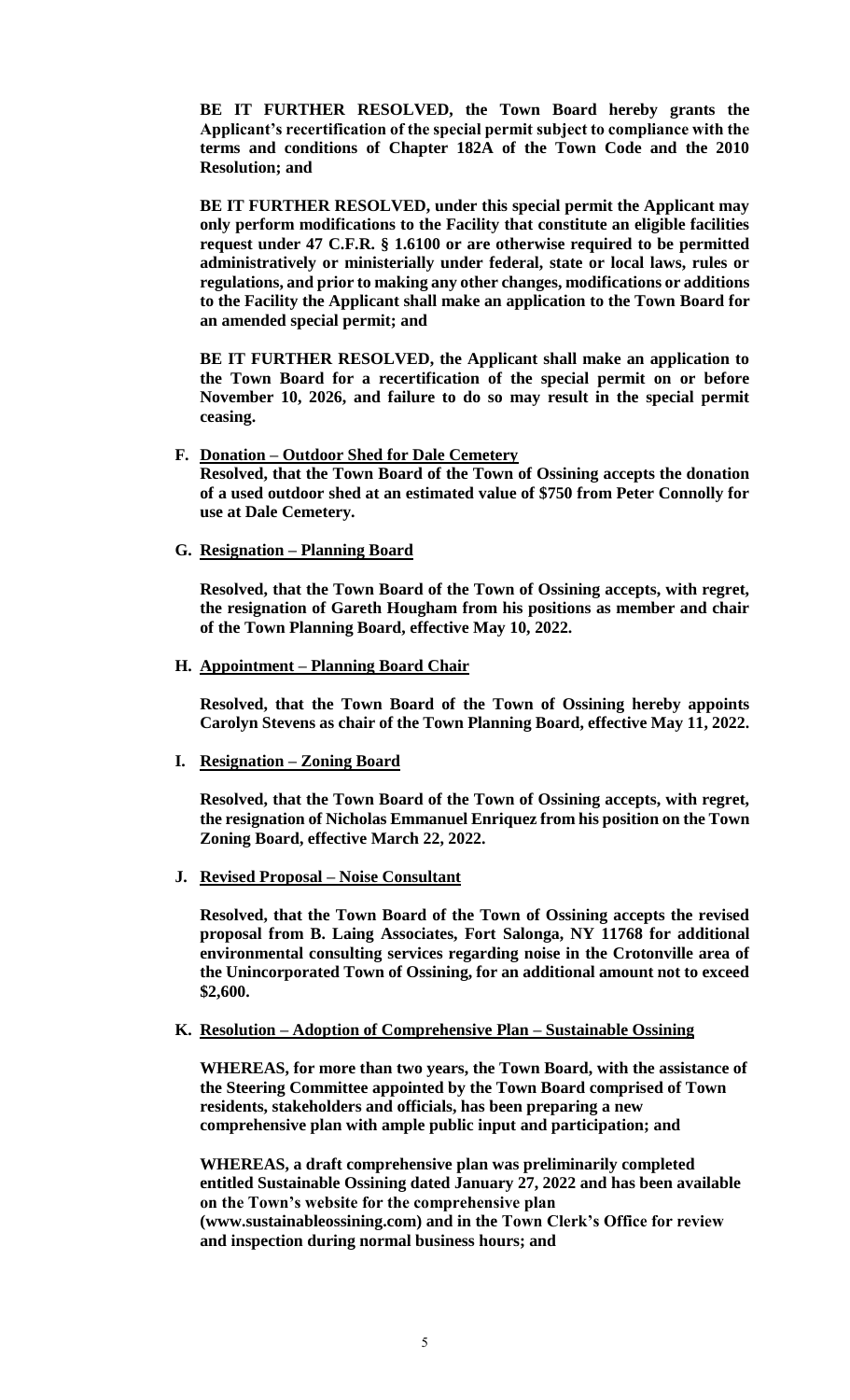**WHEREAS, the Town Board, as the only involved agency, declared itself lead agency pursuant to the State Environmental Quality Review Act ("SEQRA") for the review and adoption of the comprehensive plan; and**

**WHEREAS, the Town's consultant planners prepared a Full Environmental Assessment Form, Part 1 and the Town Board adopted a Full Environmental Assessment Form, Part 2; and**

**WHEREAS, pursuant to General Municipal Law 239-m, the Town Board circulated the draft comprehensive plan and all applicable documents and information to the Westchester County Planning Board and those municipalities abutting the Town, more than 30 days have elapsed since said circulation and the Town Board has only received comments from the Westchester County Planning Board dated March 25, 2022, which comments were discussed at a Town Board work session and incorporated into the Comprehensive Plan; and**

**WHEREAS, the Town Board opened a duly-noticed public hearing on the draft comprehensive plan at its legislative session on March 8, 2022 at 7:30 p.m., which public hearing was adjourned and continued to multiple subsequent legislative sessions, and members of the public having the opportunity to attend and be heard, the public hearing was closed on April 26, 2022; and**

**WHEREAS, while the public hearing was open, the Town Board made modifications to the comprehensive plan to address public comment, with the final draft being last revised April 10, 2022, and gave the public an opportunity to review and comment on those changes; and**

**NOW THEREFORE,**

**BE IT RESOLVED, the Town Board hereby adopts the Environmental Assessment Form, Part 3 dated May 10, 2022 issuing a Negative Declaration determining that the adoption of the comprehensive plan does not have the potential for any significant adverse environmental impacts, thus ending the SEQRA process; and**

**BE IT FURTHER RESOLVED, applicable Town staff and consultants are hereby directed to file and distribute the Negative Declaration in accordance with 6 NYCRR 617.12(b); publish the Negative Declaration in the Environmental Notice Bulletin in accordance with 6 NYCRR 617.12(c); and further distribute, file and/or publish the Negative Declaration and any related documents as required by law; and**

**BE IT FURTHER RESOLVED, the Town Board hereby adopts the comprehensive plan entitled Sustainable Ossining last revised April 10, 2022; and**

**BE IT FURTHER RESOLVED, the comprehensive plan shall be filed in the Office of the Town Clerk and with the Westchester County Planning Board.**

# **L. TAX CERTIORARI - 40 South Highland Ave. LLC & 56 South Highland Ave. LLC vs. Town of Ossining**

**WHEREAS, proceedings pursuant to Article 7 of the Real Property Tax Law of the State of New York were instituted by 40 South Highland Ave. LLC & 56 South Highland Ave. LLC against The Town of Ossining, New York to review the tax assessments made on Petitioner's property located on 40 South Highland Avenue in The Town of Ossining, New York 10562, and designated on the tax assessment map of The Town of Ossining as Section 89.19, Block 4, Lot 68 for Tax Assessment Years 2016-2021; and to review the tax assessments made on Petitioner's property located on 56 South**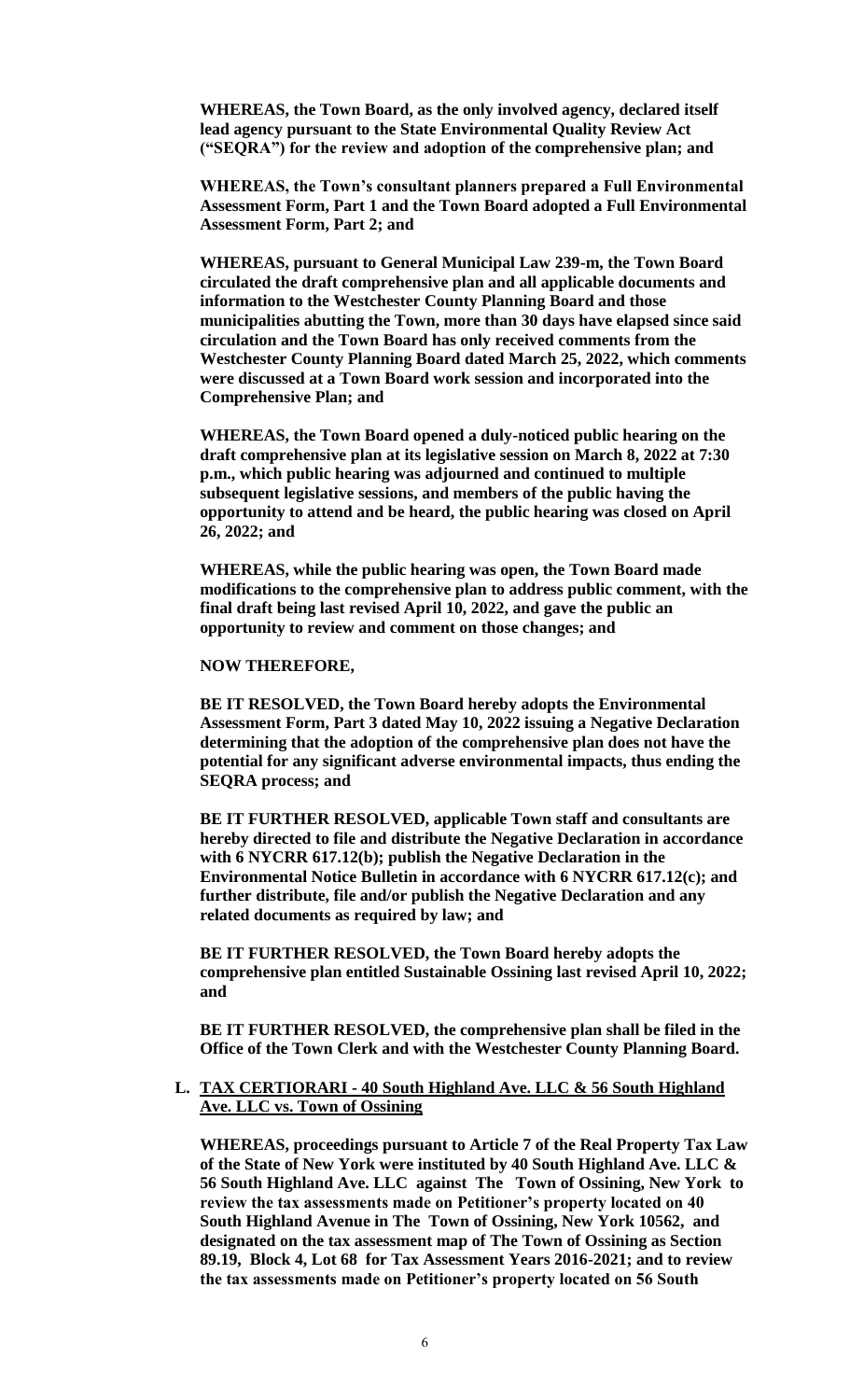**Highland Avenue in The Town of Ossining, 10562, and designated on the tax assessment map of The Town of Ossining, 10562, as Section 97.07, Block 3, Lot 46; all of which proceedings are now pending in the Supreme Court of the State of New York, County of Westchester, under Index Nos. 66044/2016; 66795/2017; 66793/2018; 66651/2019; 61827/2020; and 64128/2021; and** 

**WHEREAS, the above Petitioner has agreed to a compromise and settlement of such proceedings, subject to the approval of the Town Board, correcting and reducing the assessed valuation of its real property and improvements, as follows:**

**40 South Highland Ave. LLC , 40 South Highland Avenue , The Town of Ossining, N.Y. 10562 Section 89.19, Block 4, Lot 68**

| Assessment Year Tax ID No. |            | <b>Original Assessed Value</b> | <b>Reduction</b><br><b>Final Assessed Value</b> |
|----------------------------|------------|--------------------------------|-------------------------------------------------|
| 2016                       | 89.19-4-68 | \$2,238,900                    | \$238,900<br>\$2,000,000                        |
| 2017                       | 89.19-4-68 | \$2,238,900                    | \$238,900<br>\$2,000,000                        |
| 2018                       | 89.19-4-68 | \$2,573,900                    | \$373,900<br>\$2,200,000                        |
| 2019                       | 89.19-4-68 | \$2,573,900                    | \$2,392,727<br>\$181,173                        |
| 2020                       | 89.19-4-68 | \$2,707,900                    | \$257,900<br>\$2,450,000                        |
| 2021                       | 89.19-4-68 | \$2,803,700                    | \$280,370<br>\$2,523,330                        |

**56 South Highland Ave. LLC, 56 South Highland Avenue, The Town of Ossining, N.Y. 10562 Section 97.07, Block 3, Lot 46**

|      | Assessment Year Tax I.D. No. Original Assessed Value | <b>Reduction</b> | <b>Final Assessed Value</b> |
|------|------------------------------------------------------|------------------|-----------------------------|
| 2016 | 97.07-3-46 \$1,148,300                               | \$133,300        | \$1,015,000                 |
| 2017 | 97.07-3-46 \$1,148,300                               | \$57,415         | \$1,090,885                 |
| 2018 | 97.07-3-46 \$1,322,300                               | \$122,300        | \$1,200,000                 |
| 2019 | 97.07-3-46 \$1,322,300                               | \$122,300        | \$1,200,000                 |
| 2020 | 97.07-3-46 \$1,412,700                               | \$137,700        | \$1,275,000                 |
| 2021 | 97.07-3-46 \$1,436,000                               | \$143,600        | \$1,292,400                 |

**WHEREAS, any and all refunds necessitated by said settlement will be made without interest; and** 

**WHEREAS, the Town Board, upon the recommendation of the Assessor, concurred by The Counsel to The Town, finds the proposed settlement appropriate and in the best interest of the Town of Ossining; now therefore it is**

**RESOLVED, that settlement of the proceedings, on the terms set forth herein, is hereby accepted and approved, subject to the approval of the Supreme Court, Westchester County, wherein such proceedings are pending; and it is further**

**RESOLVED, that The Counsel to The Town is hereby authorized and directed to procure and execute any documents necessary to effectuate such settlement; and it is further**

**RESOLVED, subject to the approval of the Supreme Court, Westchester County, that the Assessor is authorized and directed to make the changes and corrections to the individual unit assessment on the tax assessment roll of the Town of Ossining, which will be ordered pursuant to the Consent Judgment to be entered in accordance with the terms of this settlement, and the Receiver of Taxes is authorized and directed to process and pay the refund of Town of Ossining taxes estimated to be \$ 1,792.83, at this time, which will be ordered pursuant to said Consent Judgment.**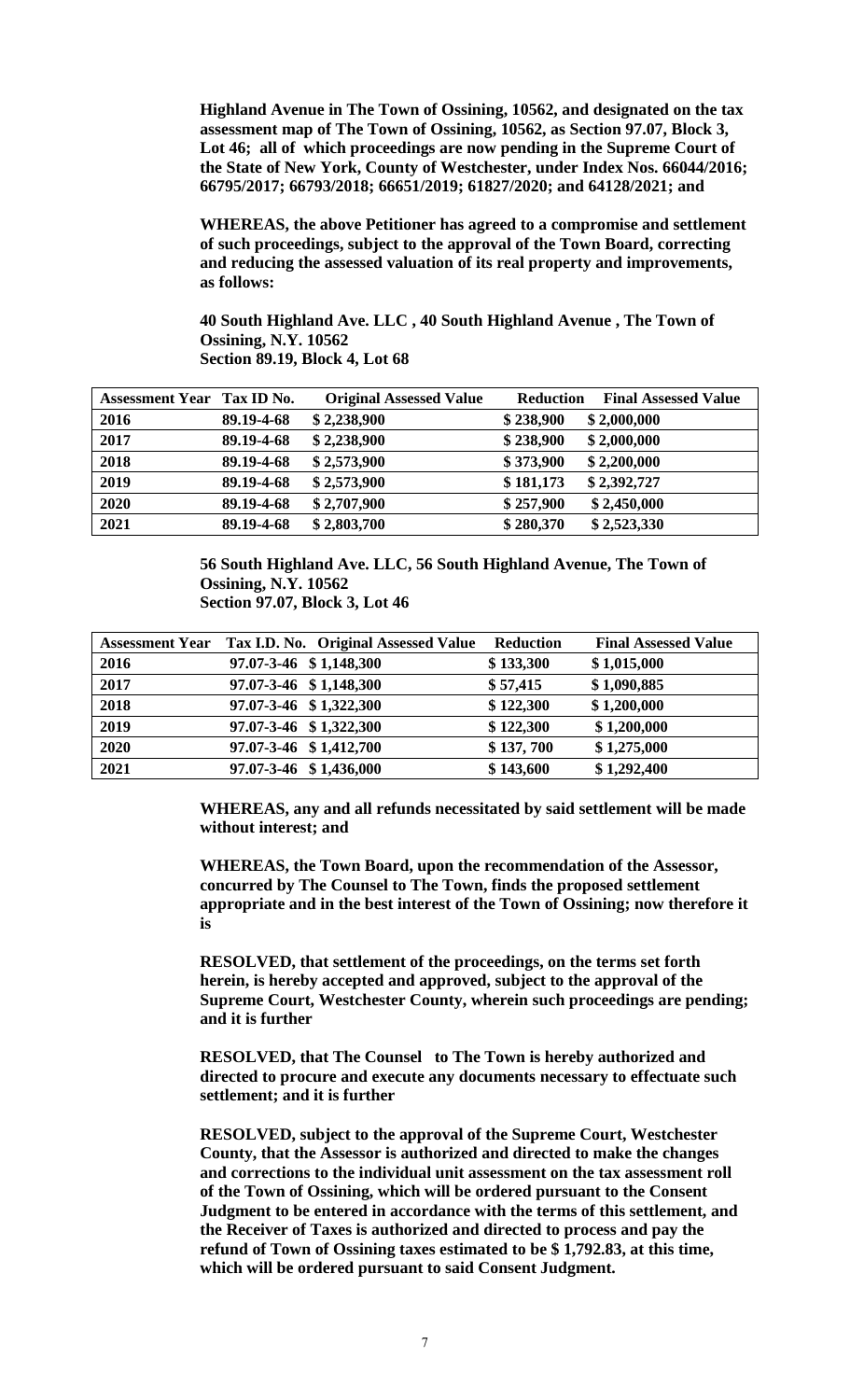# **M. TAX CERTIORARI – 40 South Highland Ave. LLC & 56 South Highland Ave. LLC vs. Town of Ossining**

**WHEREAS, proceedings pursuant to Article 7 of the Real Property Tax Law of the State of New York were instituted by 40 South Highland Ave. LLC & 56 South Highland Ave. LLC against The Town of Ossining, New York to review the tax assessments made on Petitioner's property located on 40 South Highland Avenue in The Town of Ossining, New York 10562, and designated on the tax assessment map of The Town of Ossining as Section 89.19, Block 4, Lot 68 for Tax Assessment Years 2016-2021; and to review the tax assessments made on Petitioner's property located on 56 South Highland Avenue in The Town of Ossining, 10562, and designated on the tax assessment map of The Town of Ossining, 10562, as Section 97.07, Block 3, Lot 46; all of which proceedings are now pending in the Supreme Court of the State of New York, County of Westchester, under Index Nos. 66044/2016; 66795/2017; 66793/2018; 66651/2019; 61827/2020; and 64128/2021; and** 

**WHEREAS, the above Petitioner has agreed to a compromise and settlement of such proceedings, subject to the approval of the Town Board, correcting and reducing the assessed valuation of its real property and improvements, as follows:**

**40 South Highland Ave. LLC , 40 South Highland Avenue , The Town of Ossining, N.Y. 10562 Section 89.19, Block 4, Lot 68**

| <b>Assessment Year Tax ID No.</b> |            | <b>Original Assessed Value</b> | <b>Final Assessed Value</b><br><b>Reduction</b> |
|-----------------------------------|------------|--------------------------------|-------------------------------------------------|
| 2016                              | 89.19-4-68 | \$2,238,900                    | \$238,900<br>\$2,000,000                        |
| 2017                              | 89.19-4-68 | \$2,238,900                    | \$238,900<br>\$2,000,000                        |
| 2018                              | 89.19-4-68 | \$2,573,900                    | \$373,900<br>\$2,200,000                        |
| 2019                              | 89.19-4-68 | \$2,573,900                    | \$650,000<br>\$179,300                          |
| 2020                              | 89.16-1-56 | \$832,700                      | \$650,000<br>\$182,700                          |
| 2021                              | 89.16-1-56 | \$825,500                      | \$175,500<br>\$650,000                          |

**WHEREAS, any and all refunds necessitated by said settlement will be made without interest; and** 

**WHEREAS, the Town Board, upon the recommendation of the Assessor, concurred by The Counsel to The Town, finds the proposed settlement appropriate and in the best interest of the Town of Ossining; now therefore it is**

**RESOLVED, that settlement of the proceedings, on the terms set forth herein, is hereby accepted and approved, subject to the approval of the Supreme Court, Westchester County, wherein such proceedings are pending; and it is further**

**RESOLVED, that The Counsel to The Town is hereby authorized and directed to procure and execute any documents necessary to effectuate such settlement; and it is further**

**RESOLVED, subject to the approval of the Supreme Court, Westchester County, that the Assessor is authorized and directed to make the changes and corrections to the individual unit assessment on the tax assessment roll of the Town of Ossining, which will be ordered pursuant to the Consent Judgment to be entered in accordance with the terms of this settlement, and the Receiver of Taxes is authorized and directed to process and pay the refund of Town of Ossining taxes estimated to be \$ 769.71, at this time, which will be ordered pursuant to said Consent Judgment.** 

**N. TAX CERTIORARI – Highland Terrace Owners Corp. vs. Town of Ossining**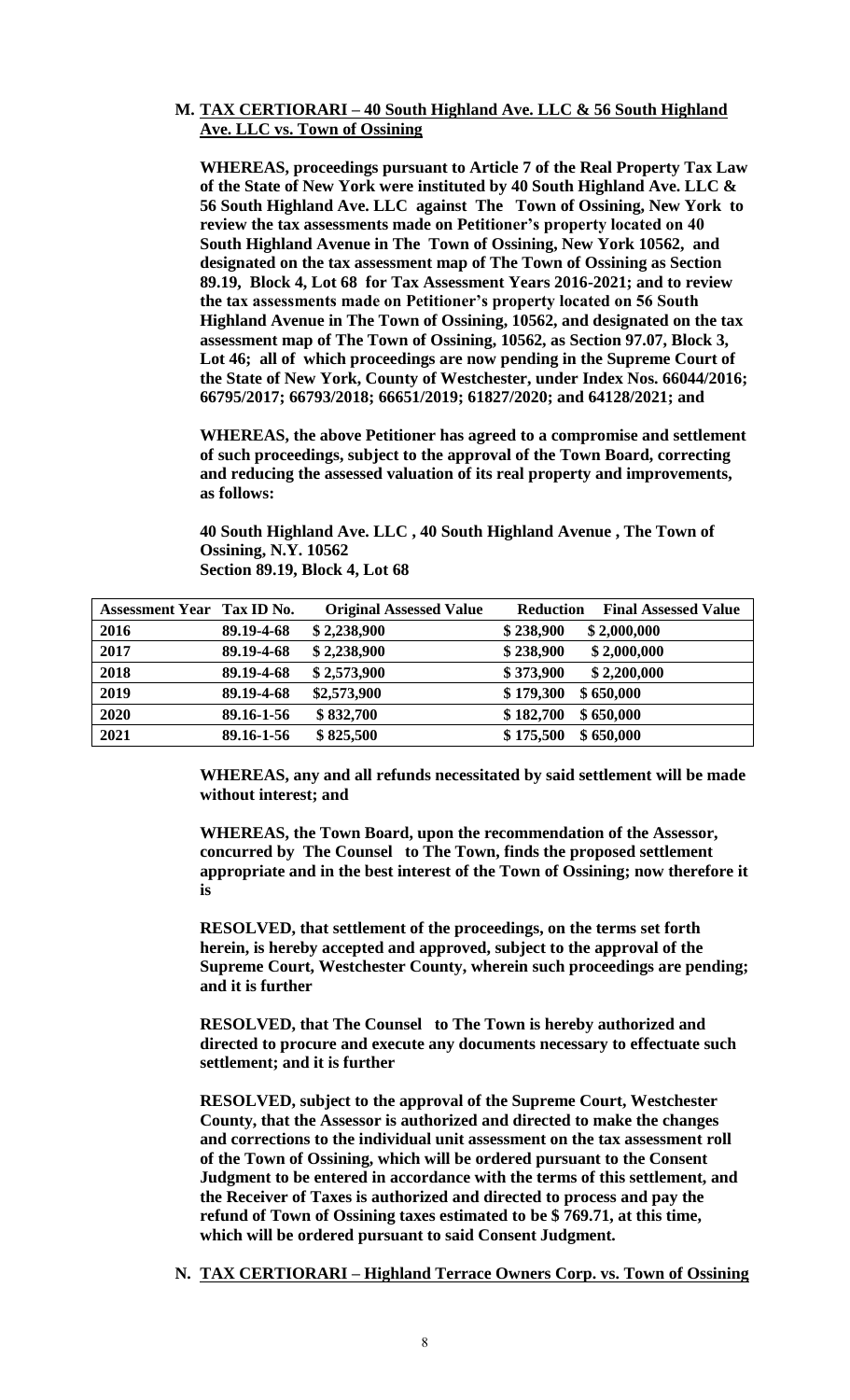**WHEREAS, proceedings pursuant to Article 7 of the Real Property Tax Law of the State of New York were instituted by Highland Terrace Owners Corp. against The Town of Ossining, New York to review the tax assessments made on Petitioner's property located on Holbrook Road in The Town of Ossining, New York 10562, and designated on the tax assessment map of The Town of Ossining as Section 97.12, Block 1, Lot 88 for Tax Assessment Years 2016-2021; and to review the tax assessments made on Petitioner's property located on 123-125 South Highland Avenue in The Town of Ossining, 10562, and designated on the tax assessment map of The Town of Ossining, 10562, as Section 97.11, Block 4, Lot 32; all of which proceedings are now pending in the Supreme Court of the State of New York, County of Westchester, under Index Nos. 64743/2016; 66130/2017; 66054/2018; 65589/2019; 61492/2020; and 63588/2021; and** 

**WHEREAS, the above Petitioner has agreed to a compromise and settlement of such proceedings, subject to the approval of the Town Board, correcting and reducing the assessed valuation of its real property and improvements, as follows:**

**Highland Terrace Owner's Corp. Holbrook Road, The Town of Ossining, N.Y. 10562**

| Assessment Year Tax ID No. |                 | <b>Original Assessed Value</b> | <b>Reduction</b> | <b>Final Assessed Value</b> |
|----------------------------|-----------------|--------------------------------|------------------|-----------------------------|
| 2016                       | $97.12 - 1 - 8$ | \$157,800                      | \$0              | \$157,800                   |
| 2017                       | $97.12 - 1 - 8$ | \$157,800                      | \$0              | \$157,800                   |
| 2018                       | $97.12 - 1 - 8$ | \$162,700                      | \$0              | \$162,700                   |
| 2019                       | $97.12 - 1 - 8$ | \$162,700                      | \$0              | \$162,700                   |
| 2020                       | $97.12 - 1 - 8$ | \$162,600                      | \$0              | \$162,600                   |
| 2021                       | $97.12 - 1 - 8$ | \$162,600                      | \$0              | \$162,600                   |

**Section 97.12, Block 1, Lot 8**

**Highland Terrace Owner's Corp. 123-125 South Highland Avenue, The Town of Ossining, N.Y. 10562 Section 97.07, Block 3, Lot 46**

| <b>Assessment Year</b> |            | Tax I.D. No. Original Assessed Value | <b>Reduction</b>   | <b>Final Assessed Value</b> |
|------------------------|------------|--------------------------------------|--------------------|-----------------------------|
| 2016                   | 97.11-4-32 | \$12,707,400                         | \$0                | \$12,707,400                |
| 2017                   | 97.11-4-32 | \$12,707,400                         | $\boldsymbol{\$0}$ | \$12,707,400                |
| 2018                   |            | 97.11-4-32 \$14,613,300              | \$739,000          | \$13,874,300                |
| 2019                   | 97.11-4-32 | \$14,613,300                         | \$738,300          | \$13,875,000                |
| 2020                   | 97.11-4-32 | \$15,270,900                         | \$1,053,500        | \$14,217,400                |
| 2021                   | 97.11-4-32 | \$15,735,600                         | \$1,198,200        | \$14,537,400                |

**WHEREAS, any and all refunds necessitated by said settlement will be made without interest; and** 

**WHEREAS, the Town Board, upon the recommendation of the Assessor, concurred by The Counsel to The Town, finds the proposed settlement appropriate and in the best interest of the Town of Ossining; now therefore it is**

**RESOLVED, that settlement of the proceedings, on the terms set forth herein, is hereby accepted and approved, subject to the approval of the Supreme Court, Westchester County, wherein such proceedings are pending; and it is further**

**RESOLVED, that The Counsel to The Town is hereby authorized and directed to procure and execute any documents necessary to effectuate such settlement; and it is further**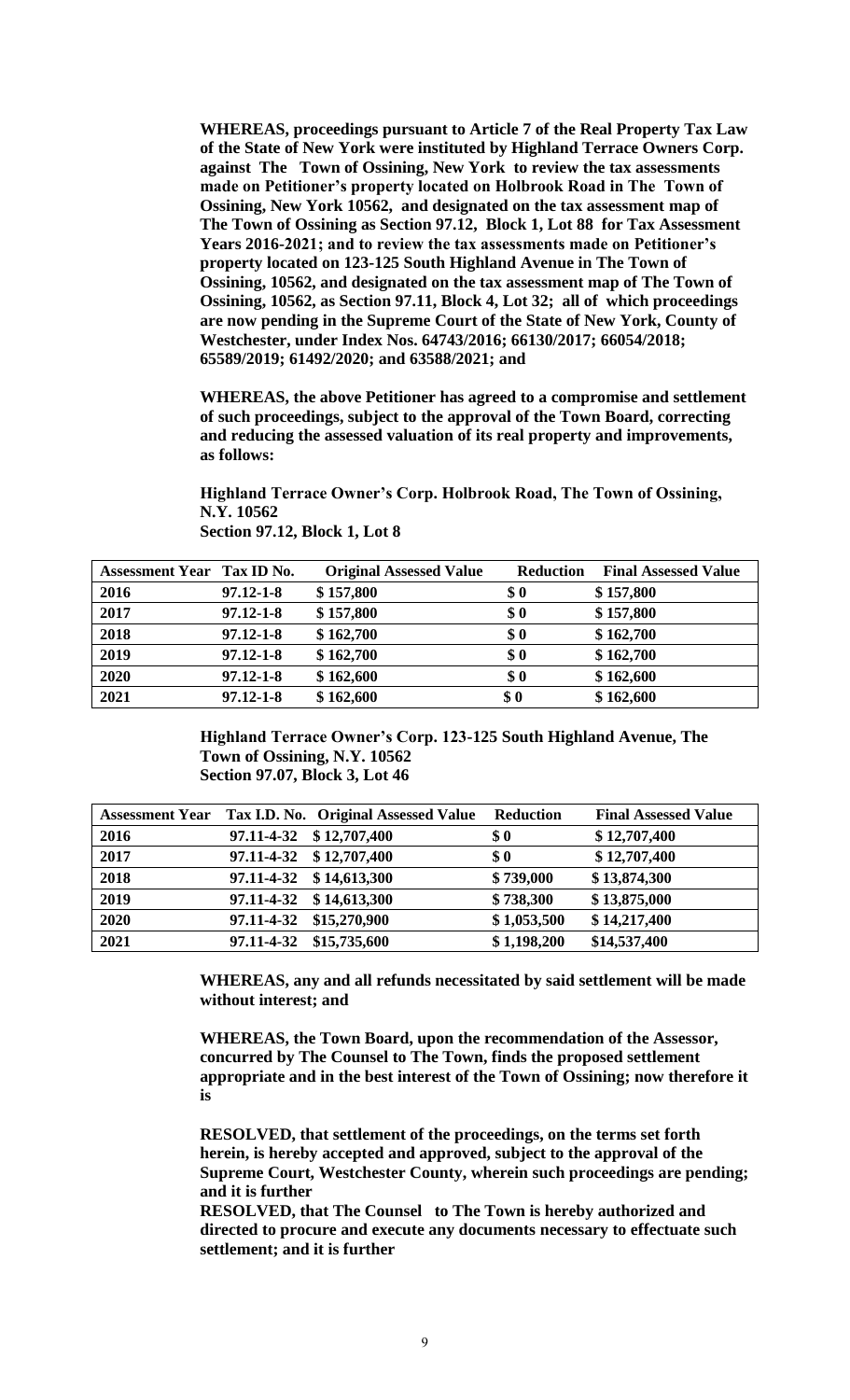**RESOLVED, subject to the approval of the Supreme Court, Westchester County, that the Assessor is authorized and directed to make the changes and corrections to the individual unit assessment on the tax assessment roll of the Town of Ossining, which will be ordered pursuant to the Consent Judgment to be entered in accordance with the terms of this settlement, and the Receiver of Taxes is authorized and directed to process and pay the refund of Town of Ossining taxes estimated to be \$ 3,621.42, at this time, which will be ordered pursuant to said Consent Judgment.** 

## **O. TAX CERTIORARI – Research Center on Natural Conservation, Inc. vs. Town of Ossining**

**WHEREAS, proceedings pursuant to Article 7 of the Real Property Tax Law of the State of New York were instituted by Research Center on Natural Conservation, Inc. against The Town of Ossining, New York to review the tax assessments made on Petitioner's property located on 235 Elm Road in The Village of Briarcliff Manor in The Town of Ossining, New York, and designated on the tax assessment map of The Town of Ossining as Section 98.19, Block 2, Lot 11 for Tax Assessment Years 2018 and 2019, which proceedings are now pending in the Supreme Court of the State of New York, County of Westchester, under Index Nos. 65562/2018 and 65398/2019; and** 

**WHEREAS, the above Petitioner has agreed to a compromise and settlement of such proceedings, subject to the approval of the Town Board, correcting and reducing the assessed valuation of its real property and improvements, as follows:**

**Research Center on Natural Conservation, Inc., 235 Elm Road, The Village of Briarcliff Manor in The Town of Ossining Section 98.19, Block 2, Lot 11**

| Assessment Year Tax ID No. |            | <b>Original Assessed Value</b> |                            | <b>Reduction</b> Final Assessed Value |
|----------------------------|------------|--------------------------------|----------------------------|---------------------------------------|
| 2018                       | 98.19-2-11 | \$17,715,900                   | $$5,033,300$ $$12,682,600$ |                                       |
| 2019                       | 98.19-2-11 | \$17,715,900                   | $$5,333,300 \$12,382,600$  |                                       |

**WHEREAS, any and all refunds necessitated by said settlement will be made without interest; and** 

**WHEREAS, the Town Board, upon the recommendation of the Assessor, concurred by The Counsel to The Town, finds the proposed settlement appropriate and in the best interest of the Town of Ossining; now therefore it is**

**RESOLVED, that settlement of the proceedings, on the terms set forth herein, is hereby accepted and approved, subject to the approval of the Supreme Court, Westchester County, wherein such proceedings are pending; and it is further**

**RESOLVED, that The Counsel to The Town is hereby authorized and directed to procure and execute any documents necessary to effectuate such settlement; and it is further**

**RESOLVED, subject to the approval of the Supreme Court, Westchester County, that the Assessor is authorized and directed to make the changes and corrections to the individual unit assessment on the tax assessment roll of the Town of Ossining, which will be ordered pursuant to the Consent Judgment to be entered in accordance with the terms of this settlement, and the Receiver of Taxes is authorized and directed to process and pay the refund of Town of Ossining taxes estimated to be \$ 7,848.23 at this time, which will be ordered pursuant to said Consent Judgment.**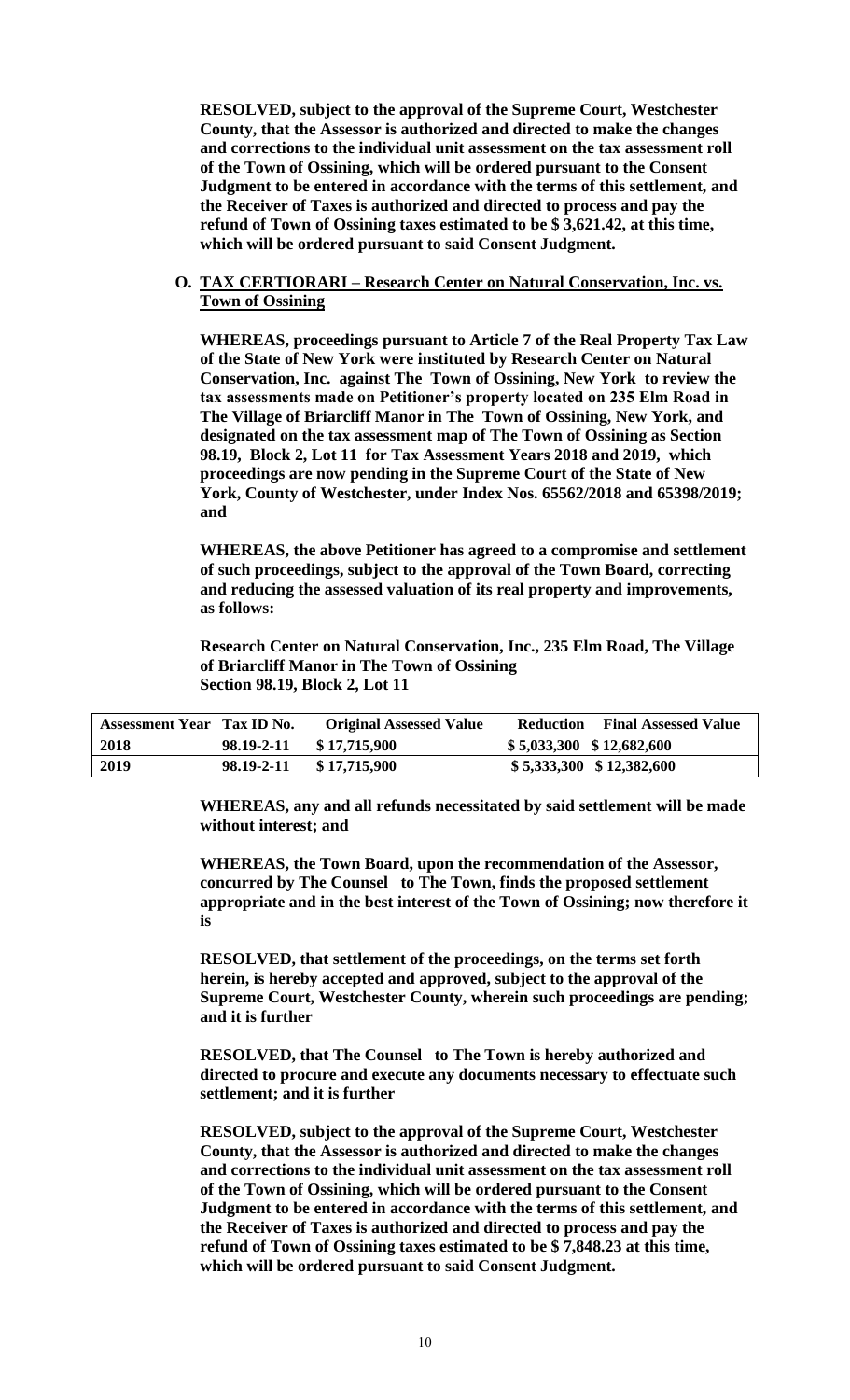# **P. TAX CERTIORARI – Scarborough Manor Owner's Corp. vs. Town of Ossining**

**WHEREAS, proceedings pursuant to Article 7 of the Real Property Tax Law of the State of New York were instituted by Scarborough Manor Owner's Corp. against The Town of Ossining, New York to review the tax assessments made on Petitioner's property located on 16 Rockledge Avenue, in The Town of Ossining, New York 10562, , and designated on the tax assessment map of The Town of Ossining as Section 97.15, Block 1, Lot 37 for Tax Assessment Years 2020 and 2021, which proceedings are now pending in the Supreme Court of the State of New York, County of Westchester, under Index Nos. 61497/2020 and 63593/2021; and** 

**WHEREAS, the above Petitioner has agreed to a compromise and settlement of such proceedings, subject to the approval of the Town Board, correcting and reducing the assessed valuation of its real property and improvements, as follows:**

**Scarborough Manor Owner's Corp., 16 Rockledge Avenue, The Town of Ossining, N.Y. 10562 Section 97.15, Block 1, Lot 37**

| Assessment Year Tax ID No. |            | <b>Original Assessed Value</b> | <b>Reduction</b> Final Assessed Value |
|----------------------------|------------|--------------------------------|---------------------------------------|
| 2020                       | 97.15-1-37 | \$35,104,300                   | $$1,755,215$ $$33,349,085$            |
| 2021                       | 97.15-1-37 | \$36,134,800                   | $$1,806,740$ $$34,328,060$            |

**WHEREAS, any and all refunds necessitated by said settlement will be made without interest; and** 

**WHEREAS, the Town Board, upon the recommendation of the Assessor, concurred by The Counsel to The Town, finds the proposed settlement appropriate and in the best interest of the Town of Ossining; now therefore it is**

**RESOLVED, that settlement of the proceedings, on the terms set forth herein, is hereby accepted and approved, subject to the approval of the Supreme Court, Westchester County, wherein such proceedings are pending; and it is further**

**RESOLVED, that The Counsel to The Town is hereby authorized and directed to procure and execute any documents necessary to effectuate such settlement; and it is further**

**RESOLVED, subject to the approval of the Supreme Court, Westchester County, that the Assessor is authorized and directed to make the changes and corrections to the individual unit assessment on the tax assessment roll of the Town of Ossining, which will be ordered pursuant to the Consent Judgment to be entered in accordance with the terms of this settlement, and the Receiver of Taxes is authorized and directed to process and pay the refund of Town of Ossining taxes estimated to be \$ 1,687.71, at this time, which will be ordered pursuant to said Consent Judgment.** 

# **Q. TAX CERTIORARI – West First Management Corp. vs. Town of Ossining**

**WHEREAS, proceedings pursuant to Article 7 of the Real Property Tax Law of the State of New York were instituted by West First Management Corp. against The Town of Ossining, New York to review the tax assessments made on Petitioner's property located on 170 North Highland Avenue in The Town of Ossining, New York 10562, and designated on the tax assessment map of The Town of Ossining as Section 89.15, Block 1, Lot 14.1 for Tax Assessment Years 2016-2021, which proceedings are now pending in the Supreme Court of the State of New York, County of Westchester, under**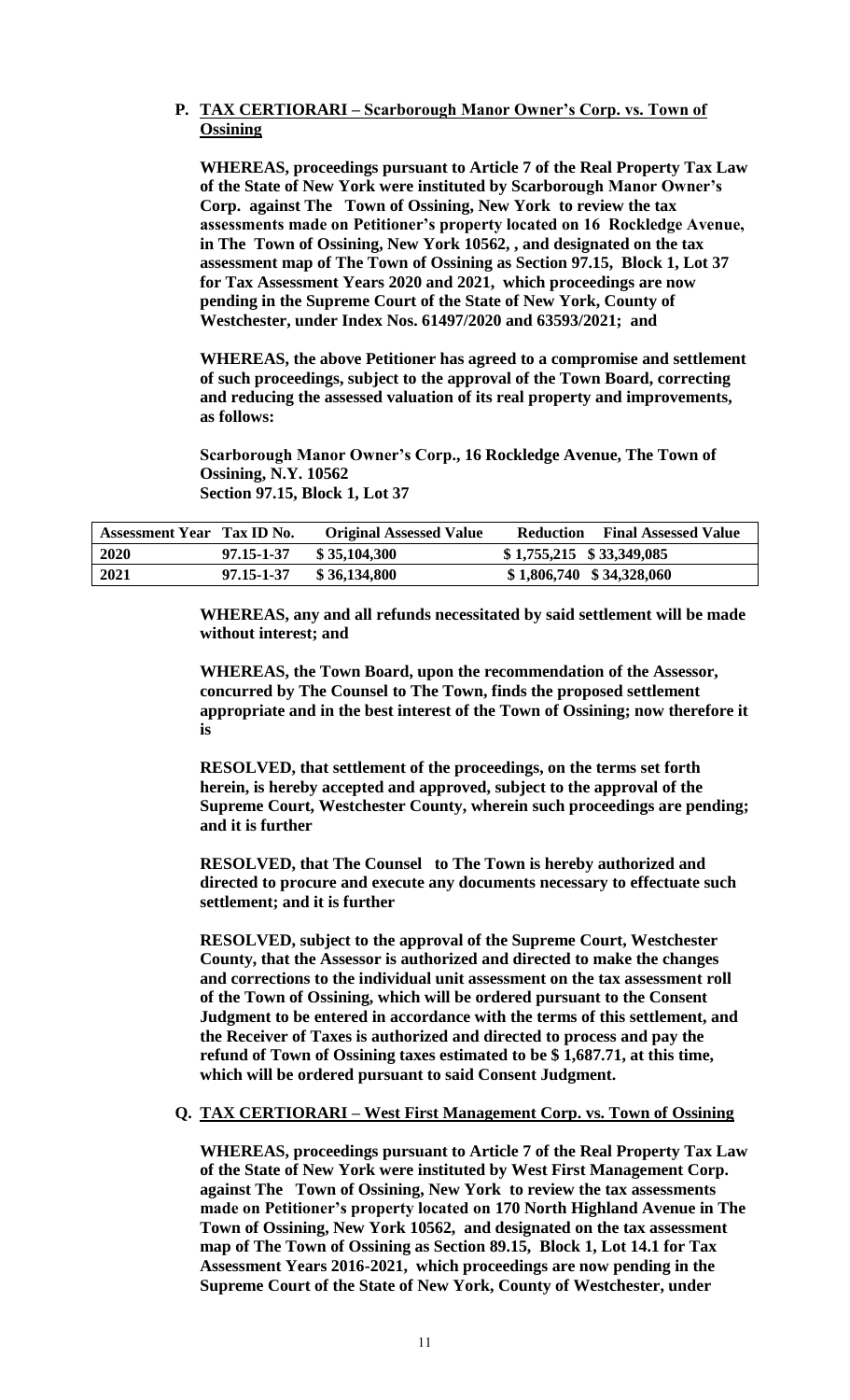**Index Nos.66818/2017; 66013/2018; 66255/2019; 61855/2020; and 64363/2021; and** 

**WHEREAS, the above Petitioner has agreed to a compromise and settlement of such proceedings, subject to the approval of the Town Board, correcting and reducing the assessed valuation of its real property and improvements, as follows:**

**West First Management Corp., 170 North Highland Avenue, The Town of Ossining, N.Y. 10562 Section 89.15, Block 1, Lot 14.1**

| <b>Assessment Year Tax ID No.</b> |              | <b>Original Assessed Value</b> | <b>Final Assessed Value</b><br><b>Reduction</b> |
|-----------------------------------|--------------|--------------------------------|-------------------------------------------------|
| 2016                              | 89.15-1-14.1 | \$955,600                      | \$47,780<br>\$907,820                           |
| 2017                              | 89.15-1-14.1 | \$955,600                      | \$47,780<br>\$907,820                           |
| 2018                              | 89.15-1-14.1 | \$1,000,600                    | \$950,570<br>\$50,030                           |
| 2019                              | 89.15-1-14.1 | \$1,000,600                    | \$50,030<br>\$950,570                           |
| 2020                              | 89.15-1-14.1 | \$1,000,600                    | \$950,570<br>\$50,030                           |
| 2021                              | 89.15-1-14.1 | \$1,000,600                    | \$950,570<br>\$50,030                           |

**WHEREAS, any and all refunds necessitated by said settlement will be made without interest; and** 

**WHEREAS, the Town Board, upon the recommendation of the Assessor, concurred by The Counsel to The Town, finds the proposed settlement appropriate and in the best interest of the Town of Ossining; now therefore it is**

**RESOLVED, that settlement of the proceedings, on the terms set forth herein, is hereby accepted and approved, subject to the approval of the Supreme Court, Westchester County, wherein such proceedings are pending; and it is further**

**RESOLVED, that The Counsel to The Town is hereby authorized and directed to procure and execute any documents necessary to effectuate such settlement; and it is further**

**RESOLVED, subject to the approval of the Supreme Court, Westchester County, that the Assessor is authorized and directed to make the changes and corrections to the individual unit assessment on the tax assessment roll of the Town of Ossining, which will be ordered pursuant to the Consent Judgment to be entered in accordance with the terms of this settlement, and the Receiver of Taxes is authorized and directed to process and pay the refund of Town of Ossining taxes estimated to be \$285.71, at this time, which will be ordered pursuant to said Consent Judgment.** 

#### **R. TAX CERTIORARI – Wolden Road Associates, LLC vs. Town of Ossining**

**WHEREAS, proceedings pursuant to Article 7 of the Real Property Tax Law of the State of New York were instituted by Wolden Road Associates, LLC The Town of Ossining, New York to review the tax assessments made on Petitioner's property located on 9 Wolden Road in The Town of Ossining, New York 10562, and designated on the tax assessment map of The Town of Ossining as Section 89.20, Block 3, Lot 42 for Tax Assessment Years 2016- 2021, which proceedings are now pending in the Supreme Court of the State of New York, County of Westchester, under Index Nos.66043/2016; 66797/2017; 66979/2018; 66649/2019; 61829/2020; and 64144/2021; and** 

**WHEREAS, the above Petitioner has agreed to a compromise and settlement of such proceedings, subject to the approval of the Town Board, correcting**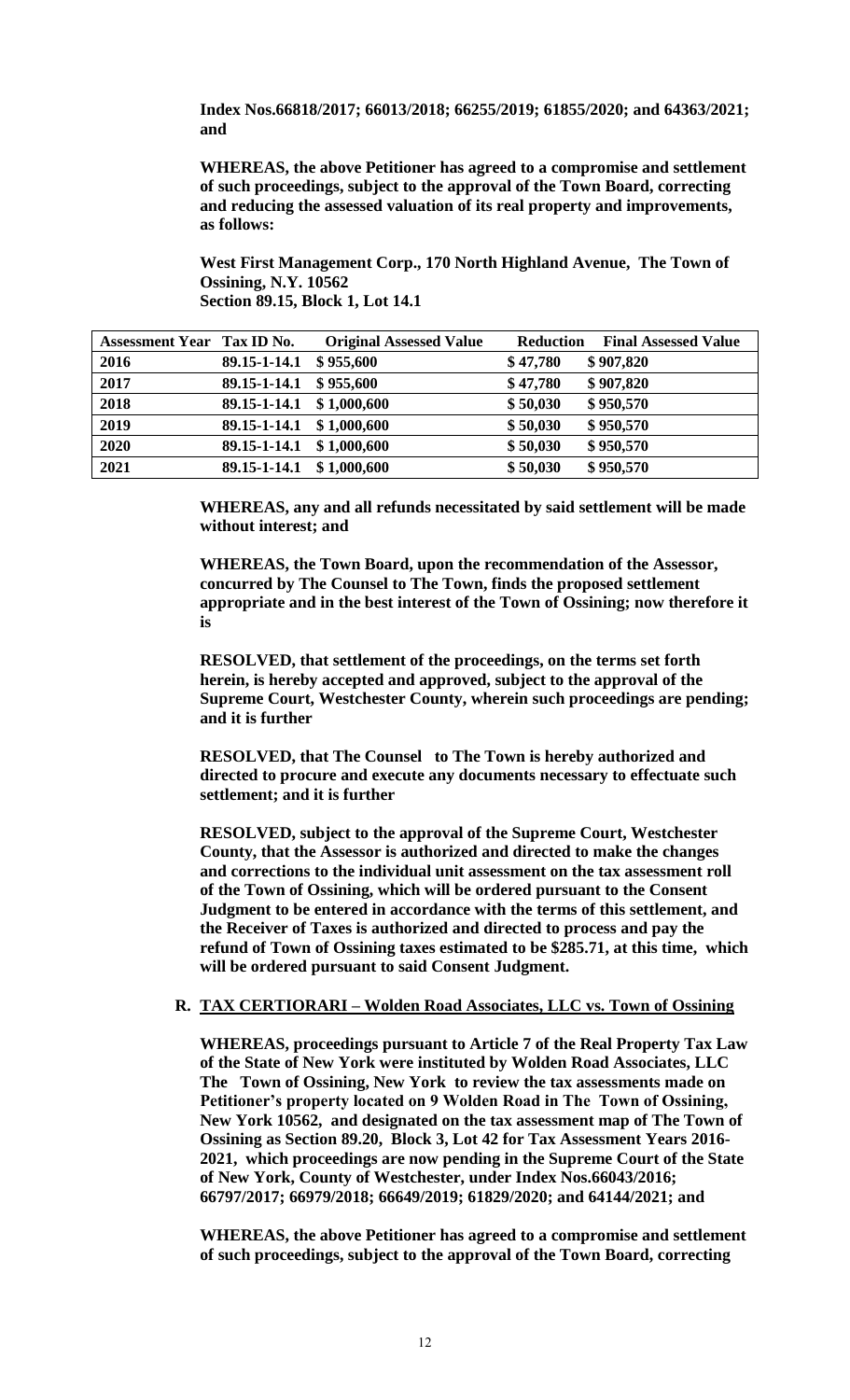**and reducing the assessed valuation of its real property and improvements, as follows:**

**Wolden Road Associates, LLC, 9 Wolden Road, The Town of Ossining, N.Y. 10562**

**Section 89.20, Block 3, Lot 42**

| Assessment Year Tax ID No. |            | <b>Original Assessed Value</b> | <b>Reduction</b><br><b>Final Assessed Value</b> |
|----------------------------|------------|--------------------------------|-------------------------------------------------|
| 2016                       | 89.20-3-42 | \$985,200                      | \$85,200<br>\$900,000                           |
| 2017                       | 89.20-3-42 | \$985,200                      | \$85,200<br>\$900,000                           |
| 2018                       | 89.20-3-42 | \$1,044,100                    | \$144,100<br>\$900,000                          |
| 2019                       | 89.20-3-42 | \$1,044,100                    | \$995,000<br>\$49,100                           |
| 2020                       | 89.20-3-42 | \$1,083,900                    | \$995,000<br>\$88,900                           |
| 2021                       | 89.20-3-42 | \$1,128,300                    | \$1,050,000<br>\$78,300                         |

**WHEREAS, any and all refunds necessitated by said settlement will be made without interest; and** 

**WHEREAS, the Town Board, upon the recommendation of the Assessor, concurred by The Counsel to The Town, finds the proposed settlement appropriate and in the best interest of the Town of Ossining; now therefore it is**

**RESOLVED, that settlement of the proceedings, on the terms set forth herein, is hereby accepted and approved, subject to the approval of the Supreme Court, Westchester County, wherein such proceedings are pending; and it is further**

**RESOLVED, that The Counsel to The Town is hereby authorized and directed to procure and execute any documents necessary to effectuate such settlement; and it is further**

**RESOLVED, subject to the approval of the Supreme Court, Westchester County, that the Assessor is authorized and directed to make the changes and corrections to the individual unit assessment on the tax assessment roll of the Town of Ossining, which will be ordered pursuant to the Consent Judgment to be entered in accordance with the terms of this settlement, and the Receiver of Taxes is authorized and directed to process and pay the refund of Town of Ossining taxes estimated to be \$ 512.31, at this time, which will be ordered pursuant to said Consent Judgment.** 

# **IX. CORRESPONDENCE TO BE RECEIVED AND FILED**

**Resolved, that the Town Board of the Town of Ossining hereby accepts the following correspondence:**

# **X. MONTHLY REPORTS**

**Resolved, that the Town Board of the Town of Ossining hereby accepts the following monthly reports for the month of April 2022:**

- **Tax Receiver**
- **Town Highway**
- **Town Clerk**
- **Town Building Department**
- **Town Supervisor**
- **Dale Cemetery**

# **XI. VISITOR RECOGNITION**

*Visitors shall be accorded one (1) four (4) minute opportunity to speak*